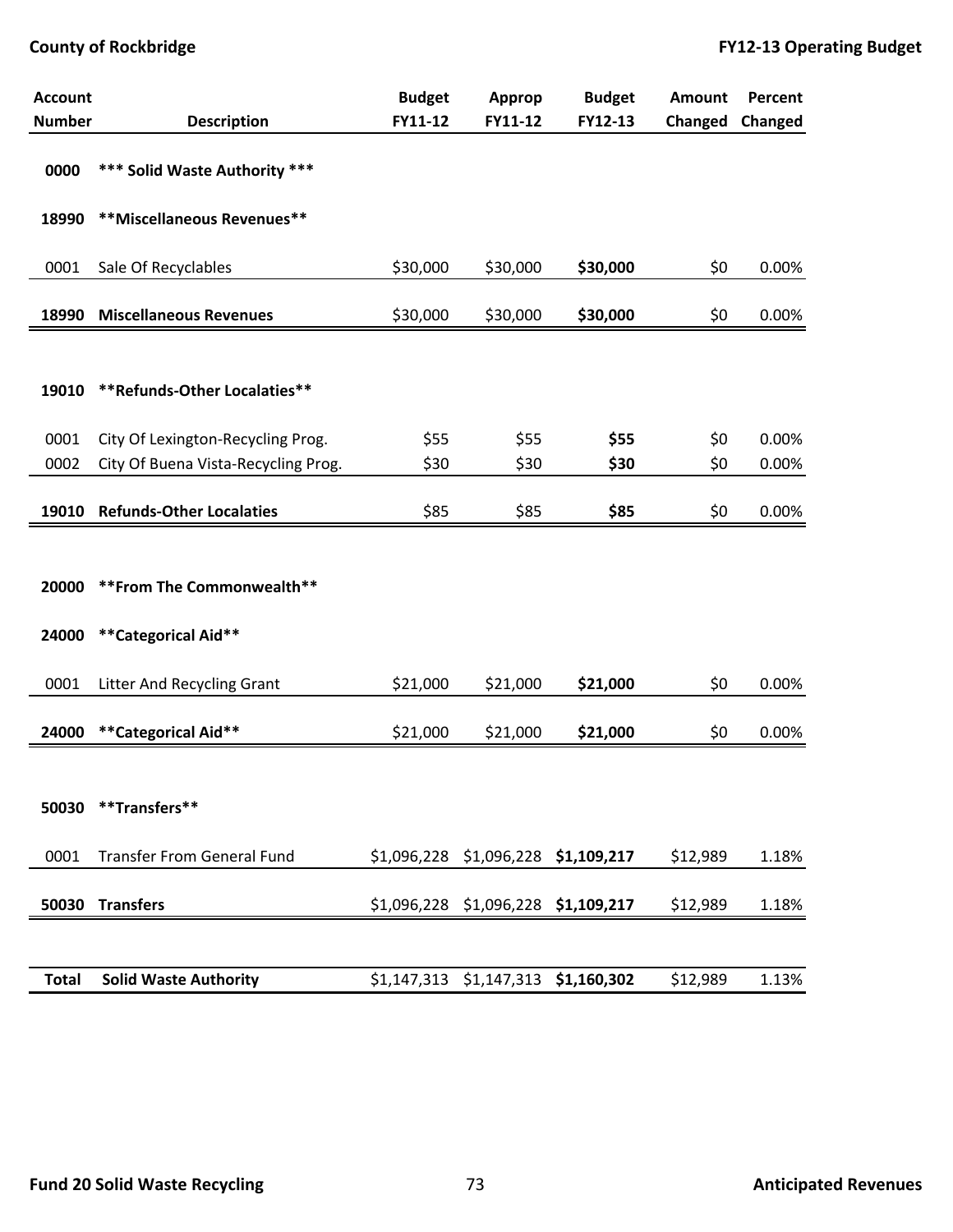| <b>Account</b> |                                        | <b>Budget</b> | Approp    | <b>Budget</b> | <b>Amount</b> | Percent         |
|----------------|----------------------------------------|---------------|-----------|---------------|---------------|-----------------|
| <b>Number</b>  | <b>Description</b>                     | FY11-12       | FY11-12   | FY12-13       | Changed       | Changed         |
| 42000          | *** Solid Waste Authority ***          |               |           |               |               |                 |
| 42050          | ** Sewer Treatment Plant**             |               |           |               |               |                 |
| 5601           | MSA Sewer Treatment Debt Payment       | \$729,220     | \$729,220 | \$729,220     | \$0           | 0.00%           |
| Total          | <b>Sewer Treatment Plant</b>           | \$729,220     | \$729,220 | \$729,220     | \$0           | 0.00%           |
|                |                                        |               |           |               |               |                 |
| 42070          | ** Regional Recycling Program **       |               |           |               |               |                 |
| 1003           | <b>Assistant Directors</b>             | \$59,664      | \$59,664  | \$63,554      | \$3,890       | 6.52%           |
| 2001           | <b>Employer's Share-FICA</b>           | \$4,564       | \$4,564   | \$4,862       | \$298         | 6.53%           |
| 2002           | <b>VRS Retirement</b>                  | \$9,493       | \$9,493   | \$8,478       | $-51,015$     | $-10.69%$       |
| 2005           | Hospitalization Insurance              | \$12,400      | \$12,400  | \$13,320      | \$920         | 7.42%           |
| 2006           | Group Life Insurance                   | \$173         | \$173     | \$839         | \$666         | 384.92%         |
| 2011           | <b>Workmans Compensation Insurance</b> | \$1,134       | \$1,134   | \$1,004       | $-5130$       | $-11.45%$       |
| 3010           | Repairs-Equipment                      | \$150         | \$150     | \$0           |               | -\$150 -100.00% |
| 3401           | <b>Auto Repairs</b>                    | \$500         | \$500     | \$500         | \$0           | 0.00%           |
| 5201           | Telephone                              | \$1,300       | \$1,300   | \$1,000       | $-5300$       | $-23.08%$       |
| 5202           | Postage                                | \$200         | \$200     | \$130         | $-570$        | $-35.00%$       |
| 5301           | Auto Insurance                         | \$979         | \$1,284   | \$1,284       | \$305         | 31.15%          |
| 5401           | <b>Office Supplies</b>                 | \$1,500       | \$1,500   | \$1,500       | \$0           | 0.00%           |
| 5403           | Recycling Educ-Matls And Supplies      | \$8,000       | \$8,000   | \$8,000       | \$0           | 0.00%           |
| 5407           | Gas, Oil, & Tires                      | \$1,300       | \$1,300   | \$2,100       | \$800         | 61.54%          |
| 5515           | <b>Training Seminar</b>                | \$1,200       | \$1,200   | \$1,600       | \$400         | 33.33%          |
| 7001           | <b>Recycling Bus</b>                   | \$500         | \$500     | \$800         | \$300         | 60.00%          |
| 42070          | <b>Regional Recycling Program</b>      | \$103,057     | \$103,361 | \$108,972     | \$5,915       | 5.74%           |